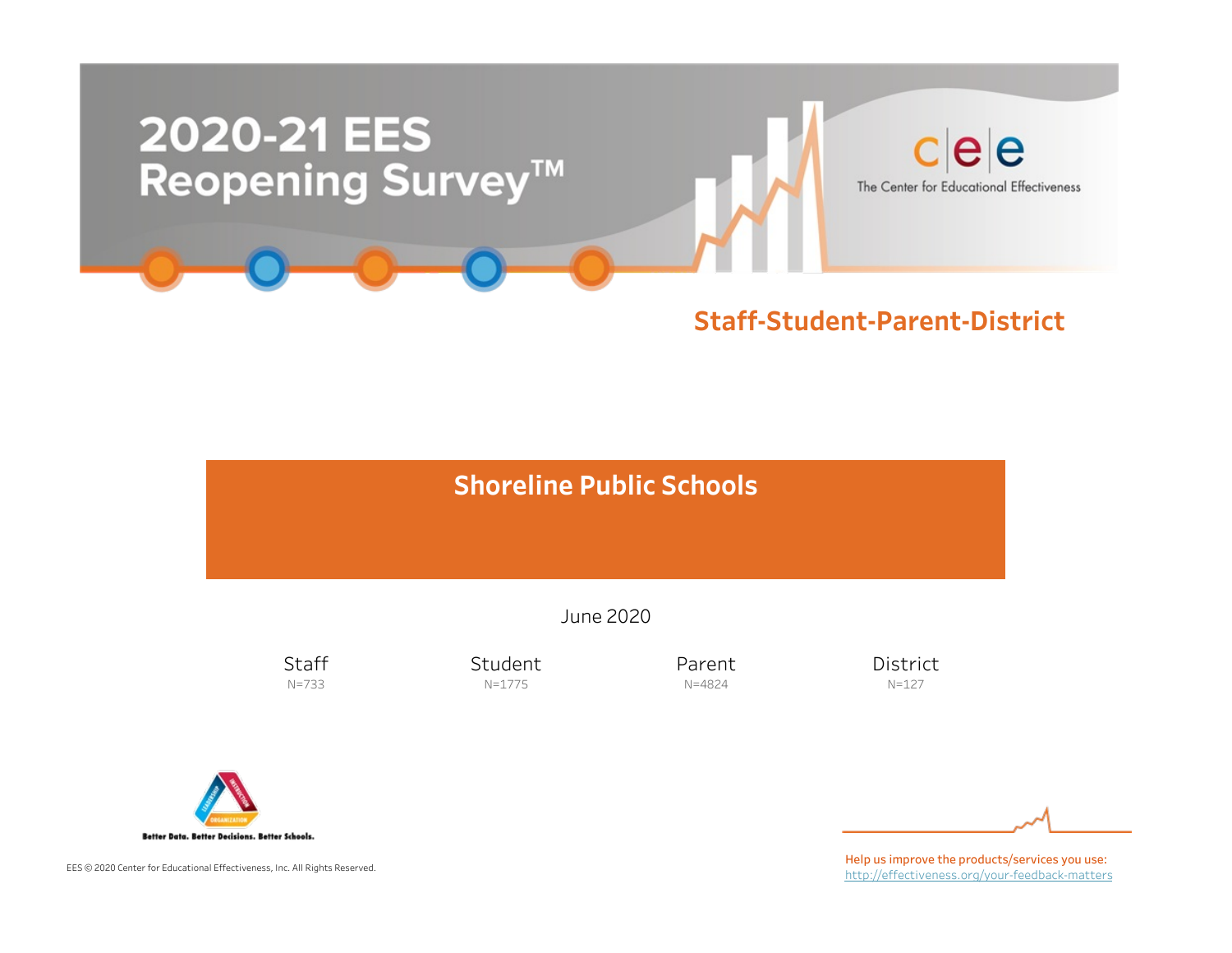## **O** Safe and Supportive Learning Environment Shoreline Public Schools

# What is the most pressing need for you and your child this Fall?

|                                      |         |     | Ranked 1st Ranked 2nd Ranked 3rd Ranked 4th Ranked 5th |     |     |     |
|--------------------------------------|---------|-----|--------------------------------------------------------|-----|-----|-----|
| In-person, teacher-lead instruction  | Student | 35% | 17%                                                    | 11% | 9%  | 8%  |
|                                      | Parent  | 53% | 19%                                                    | 8%  | 4%  | 3%  |
| Being with adults that care about me | Student | 7%  | 14%                                                    | 18% | 19% | 23% |
| Emotional support / counseling       | Parent  | 5%  | 11%                                                    | 19% | 18% | 34% |
| Being with my friends                | Student | 26% | 25%                                                    | 16% | 8%  | 5%  |
| Socialization with other students    | Parent  | 25% | 40%                                                    | 16% | 5%  | 2%  |
| Elective classes (art, music, etc.)  | Student | 7%  | 13%                                                    | 20% | 25% | 15% |
|                                      | Parent  | 3%  | 8%                                                     | 25% | 36% | 16% |
| Athletics and activities             | Student | 6%  | 12%                                                    | 15% | 19% | 29% |
|                                      | Parent  | 3%  | 9%                                                     | 20% | 24% | 33% |

Percent of Respondents

0% 100% 100% 100% 100%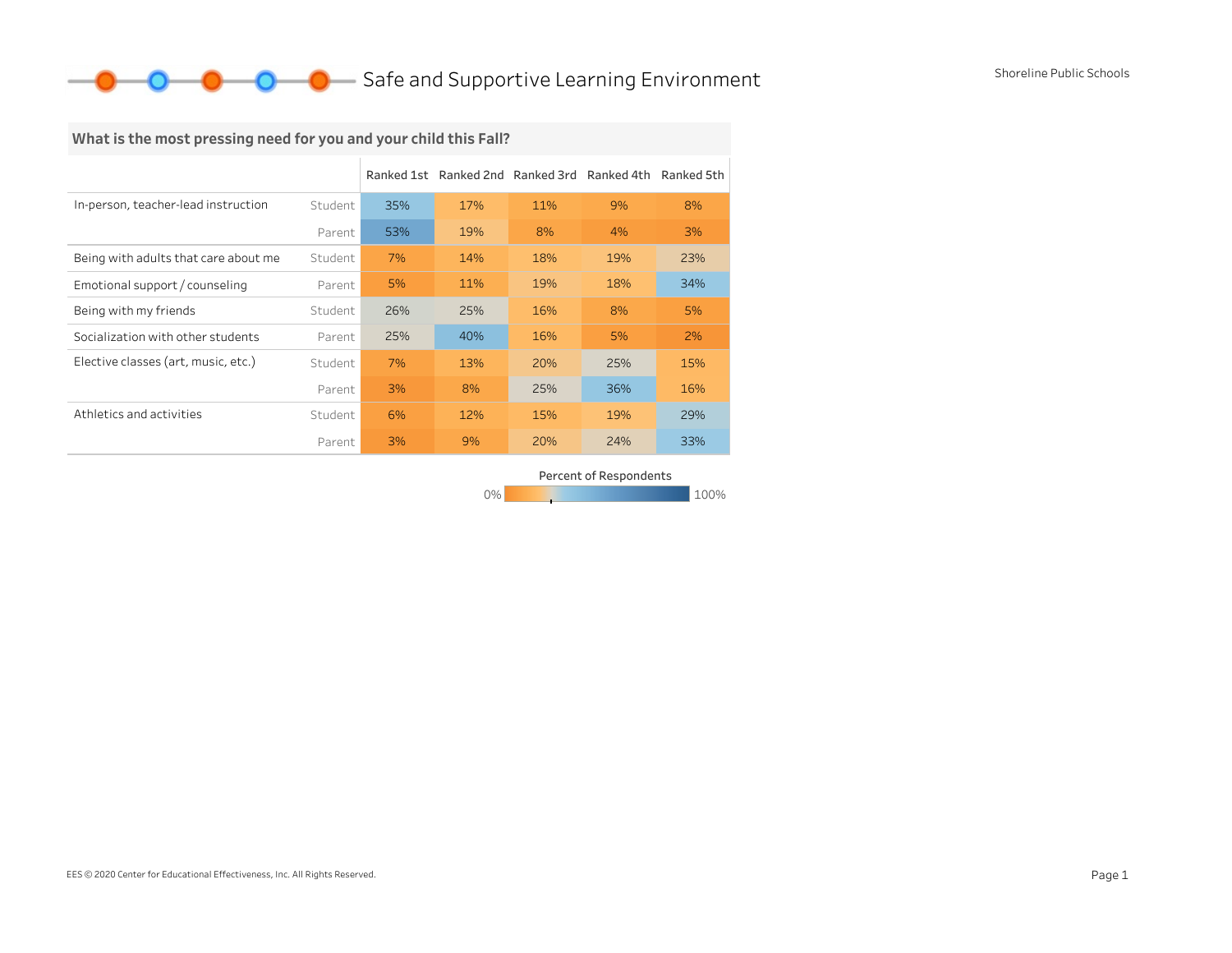

### What is most needed for staff and students to return to in-person school?

Total Needed/Not Needed

| Availability of a vaccine                                                  | Staff    |          |                 |                  |            | 34% 66% |         |
|----------------------------------------------------------------------------|----------|----------|-----------------|------------------|------------|---------|---------|
|                                                                            | District |          |                 |                  |            | 33% 67% |         |
|                                                                            | Student  |          |                 |                  |            | 29% 71% |         |
|                                                                            | Parent   |          |                 |                  |            | 30% 70% |         |
| A low number of new COVID-19 Staff                                         |          |          |                 |                  |            |         | 68% 32% |
| cases per week in my school                                                | District |          |                 |                  |            | 54% 46% |         |
| district's county                                                          | Student  |          |                 |                  |            | 58% 42% |         |
|                                                                            | Parent   |          |                 |                  |            | 64% 36% |         |
| Reduced class sizes                                                        | Staff    |          |                 |                  |            | 66% 34% |         |
|                                                                            | District |          |                 |                  |            | 48% 52% |         |
|                                                                            | Student  |          |                 |                  |            | 40% 60% |         |
|                                                                            | Parent   |          |                 |                  |            | 55% 45% |         |
| Isolation of each classroom of                                             | Staff    |          |                 |                  |            | 36% 64% |         |
| students from the rest of the<br>school                                    | District |          |                 |                  |            | 35% 65% |         |
|                                                                            | Student  |          |                 |                  |            | 20% 80% |         |
|                                                                            | Parent   |          |                 |                  |            | 33% 67% |         |
| Daily screening                                                            | Staff    |          |                 |                  |            |         | 65% 35% |
|                                                                            | District |          |                 |                  |            | 58% 42% |         |
|                                                                            | Student  |          |                 |                  |            | 41% 59% |         |
|                                                                            | Parent   |          |                 |                  |            | 59% 41% |         |
| Mandatory 14-day exclusion /                                               | Staff    |          |                 |                  |            | 87% 13% |         |
| quarantine for anyone exposed<br>to COVID-19                               | District |          |                 |                  |            | 80% 20% |         |
|                                                                            | Student  |          |                 |                  |            | 75% 25% |         |
|                                                                            | Parent   |          |                 |                  |            | 81% 19% |         |
| Use of face masks by all who                                               | Staff    |          |                 |                  |            | 83% 17% |         |
| are able                                                                   | District |          |                 |                  |            | 80% 20% |         |
|                                                                            | Student  |          |                 |                  |            | 66% 34% |         |
|                                                                            | Parent   |          |                 |                  |            |         | 72% 28% |
| Strict social distancing                                                   | Staff    |          |                 |                  |            |         | 67% 33% |
|                                                                            | District |          |                 |                  |            |         | 69% 31% |
|                                                                            | Student  |          |                 |                  |            | 43% 57% |         |
|                                                                            | Parent   |          |                 |                  |            |         | 55% 45% |
| EES © 2020 Center for Educational Effectiveness, Inc. All Rights Reserved. |          | Required | Strongly Needed | Sometimes Needed | Not Needed |         | Page 2  |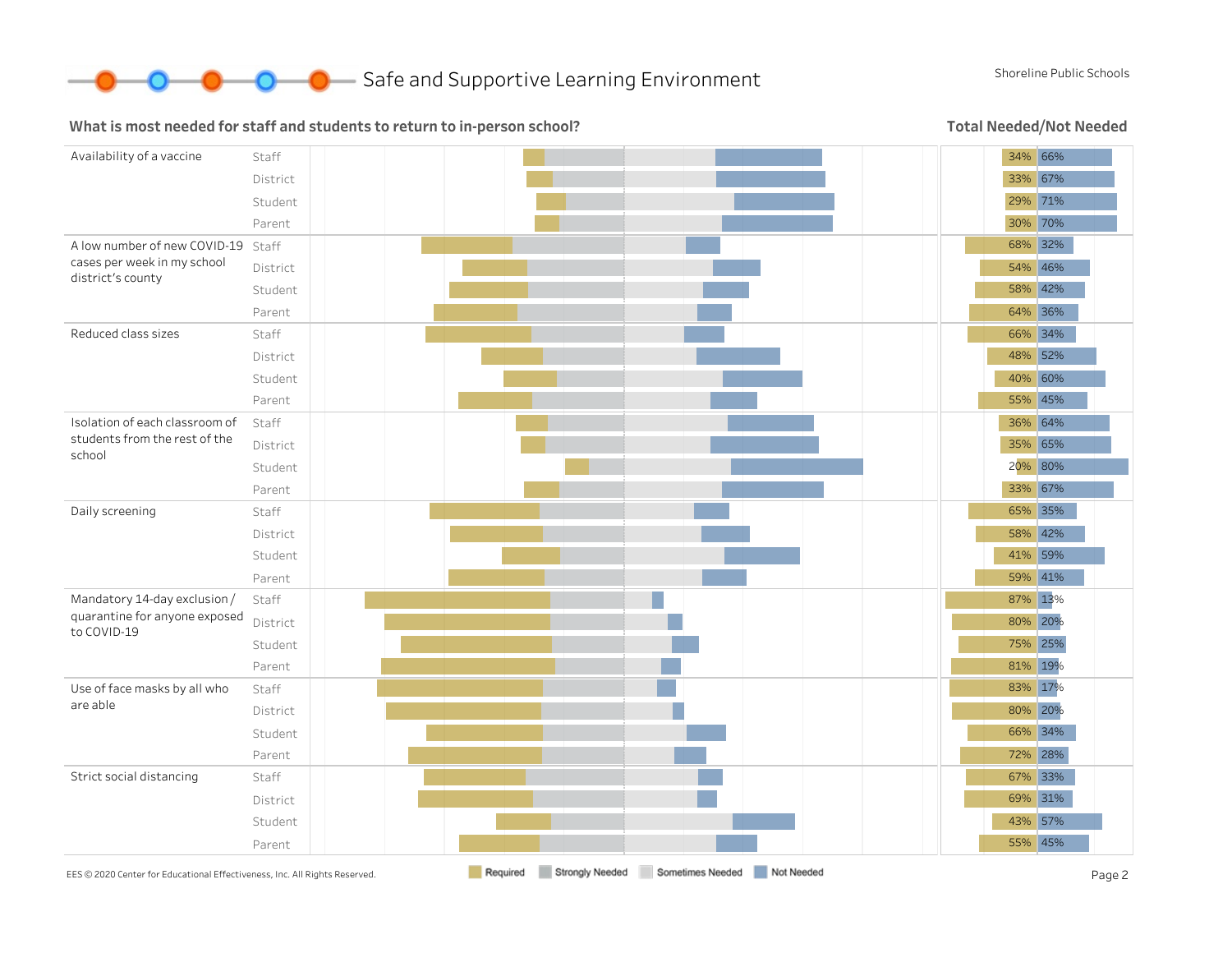

### What is the greatest concern about returning to school?

Total Concerned/Not Concerned

| Exposure to students                                                       | Staff    |                                                                                          | 54% 46% |
|----------------------------------------------------------------------------|----------|------------------------------------------------------------------------------------------|---------|
|                                                                            | District |                                                                                          | 39% 61% |
|                                                                            | Student  |                                                                                          | 28% 72% |
|                                                                            | Parent   |                                                                                          | 45% 55% |
| Exposure to staff                                                          | Staff    |                                                                                          | 45% 55% |
|                                                                            | District |                                                                                          | 49% 51% |
|                                                                            | Student  |                                                                                          | 26% 74% |
|                                                                            | Parent   |                                                                                          | 39% 61% |
| Exposure to visitors/                                                      | Staff    |                                                                                          | 58% 42% |
| volunteers                                                                 | District |                                                                                          | 52% 48% |
|                                                                            | Student  |                                                                                          | 37% 63% |
|                                                                            | Parent   |                                                                                          | 50% 50% |
| Inability to maintain distancing Staff                                     |          |                                                                                          | 65% 35% |
|                                                                            | District |                                                                                          | 52% 48% |
|                                                                            | Student  |                                                                                          | 38% 62% |
|                                                                            | Parent   |                                                                                          | 53% 47% |
| Possible surface contamination Staff                                       |          |                                                                                          | 41% 59% |
|                                                                            | District |                                                                                          | 43% 57% |
|                                                                            | Student  |                                                                                          | 36% 64% |
|                                                                            | Parent   |                                                                                          | 39% 61% |
| Availability of hand sanitizer                                             | Staff    |                                                                                          | 45% 55% |
|                                                                            | District |                                                                                          | 39% 61% |
|                                                                            | Student  |                                                                                          | 36% 64% |
|                                                                            | Parent   |                                                                                          | 43% 57% |
| Frequency of hand washing                                                  | Staff    |                                                                                          | 59% 41% |
|                                                                            | District |                                                                                          | 51% 49% |
|                                                                            | Student  |                                                                                          | 48% 52% |
|                                                                            | Parent   |                                                                                          | 58% 42% |
| Drinking fountains / access to                                             | Staff    |                                                                                          | 45% 55% |
| water                                                                      | District |                                                                                          | 44% 56% |
|                                                                            | Student  |                                                                                          | 40% 60% |
|                                                                            | Parent   |                                                                                          | 43% 57% |
| Food handling                                                              | Staff    |                                                                                          | 33% 67% |
|                                                                            | District |                                                                                          | 31% 69% |
|                                                                            | Student  |                                                                                          | 35% 65% |
|                                                                            | Parent   |                                                                                          | 32% 68% |
| EES © 2020 Center for Educational Effectiveness, Inc. All Rights Reserved. |          | Very<br>Somewhat<br>Not<br>Extremely<br>Concerned<br>Concerned<br>Concerned<br>Concerned | Page 3  |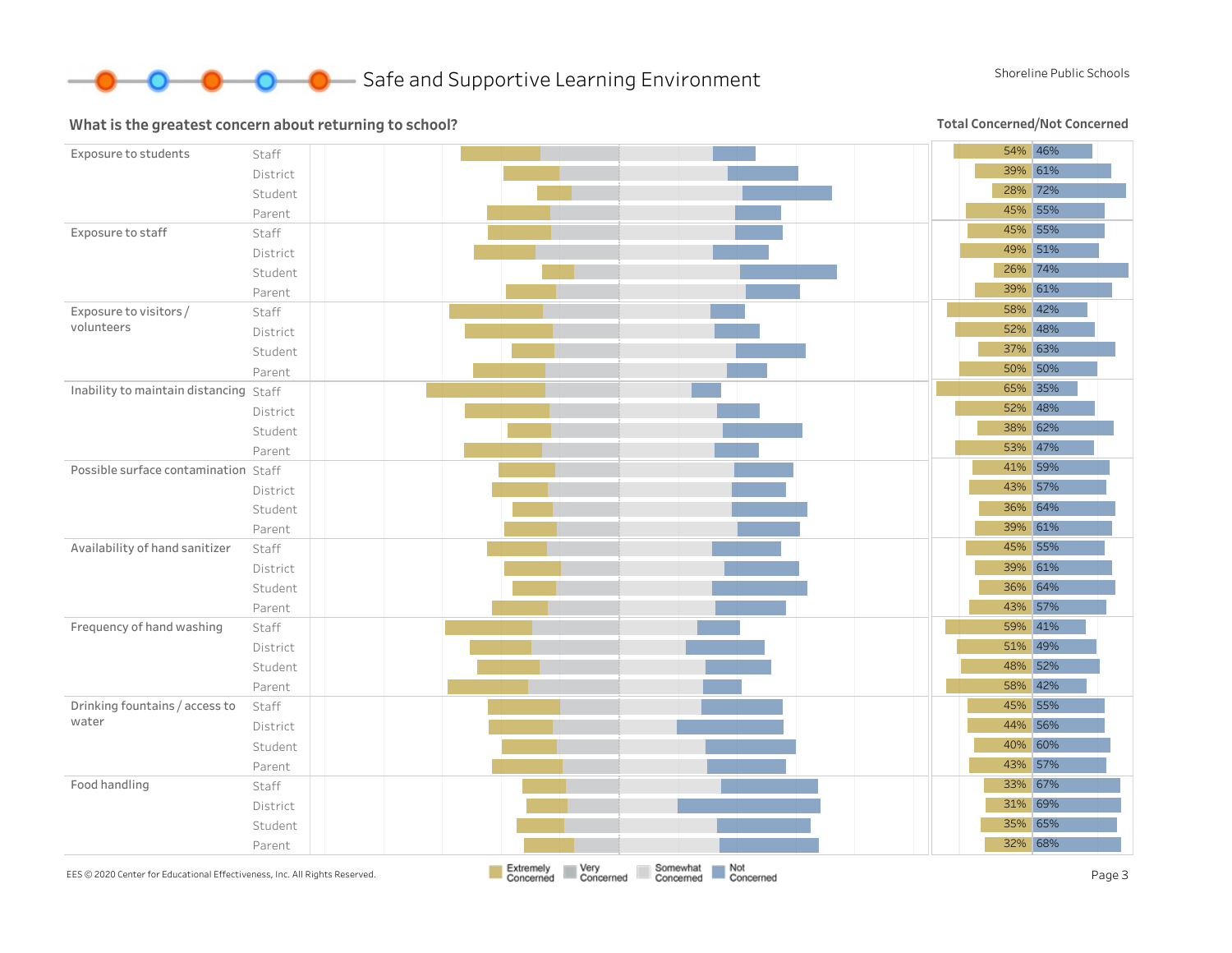### **O** Teaching and Learning: Time Management Shoreline Public Schools

### What helped with time management during distance learning? Blue represents highest responses.

|                                                                        | Staff | District       | Student | Parent |
|------------------------------------------------------------------------|-------|----------------|---------|--------|
| Call or text due date reminder                                         | 68    | 6              | 84      | 293    |
| Call or text general check in                                          | 82    | 26             | 87      | 332    |
| Daily learning plan provided by teacher                                | 32    | $\mathbf{1}$   | 358     | 996    |
| Email due date reminder                                                | 153   | 11             | 298     | 896    |
| Email general check in                                                 | 229   | 28             | 413     | 1,104  |
| Email virtual meeting reminder                                         | 300   | 22             | 369     | 1,210  |
| Having a single contact person from school                             | 99    | 5              | 147     | 558    |
| Learning Management Systems (i.e. Google<br>Classroom, Canvas, SeeSaw) | 313   | 9              | 902     | 2,554  |
| My own digital calendar                                                | 296   | 38             | 348     | 1,002  |
| My own paper calendar                                                  | 255   | 13             | 319     | 861    |
| Other                                                                  | 48    | 29             | 333     | 371    |
| Regular email from teacher                                             | 179   | 8              | 893     | 2,774  |
| Weekly learning plan provided by teacher                               | 192   | $\overline{4}$ | 987     | 2.780  |

### Were daily/weekly routines provided and received?



EES©2020CenterforEducationalEffectiveness,Inc.AllRightsReserved. Page4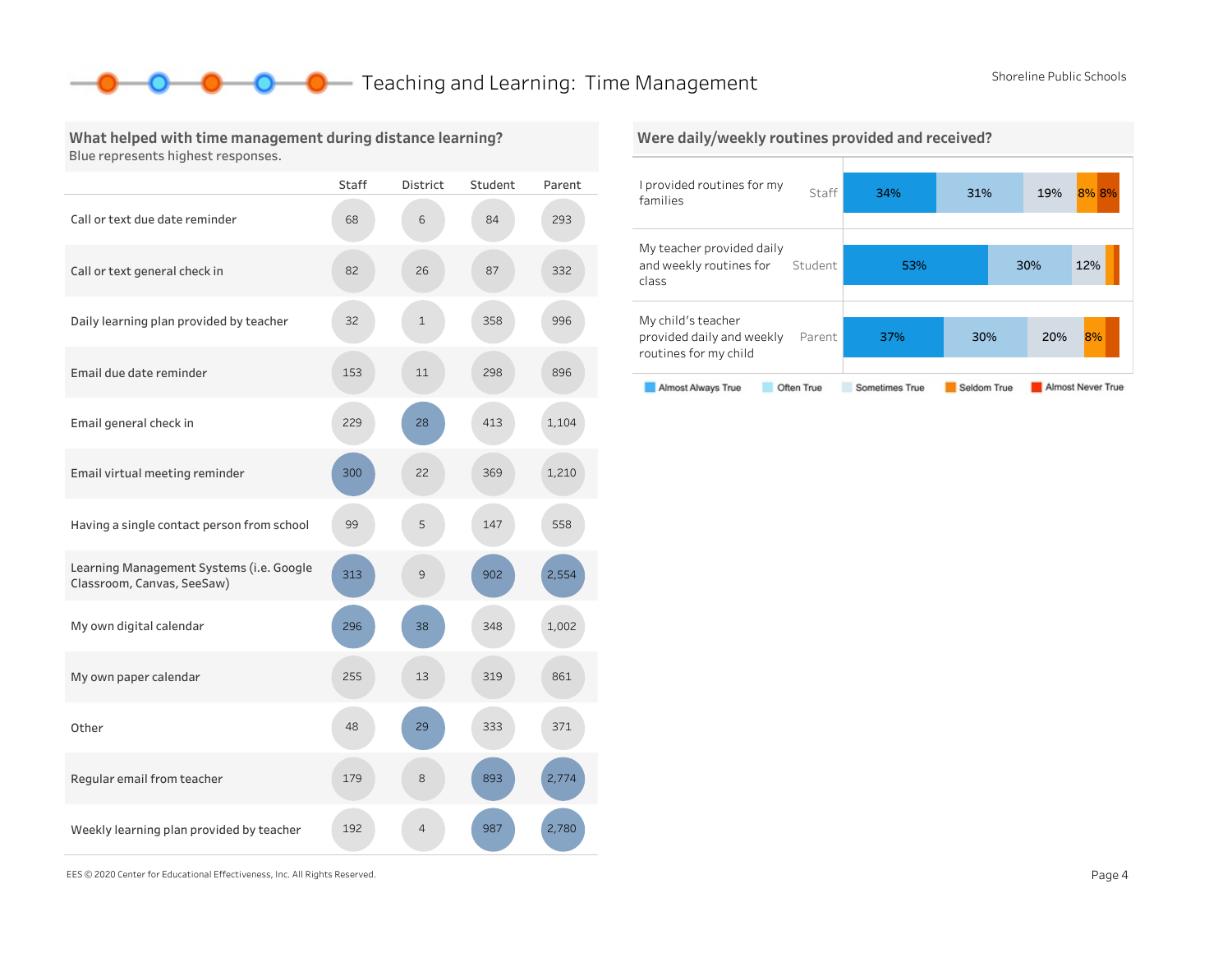### **O** Teaching and Learning: Learning Tools Shoreline Public Schools



What Learning Tools worked well? Blue represents highest responses.

|                                                                        | <b>Staff</b>        | Student | Parent | Staff |
|------------------------------------------------------------------------|---------------------|---------|--------|-------|
| Daily learning plan provided by teacher                                | 54                  | 253     | 907    | 44    |
| Email                                                                  | 263                 | 405     | 754    | 31    |
| <b>Learning Games</b>                                                  | 93                  | 256     | 826    | 31    |
| Learning Management Systems (i.e. Google<br>Classroom, Canvas, SeeSaw) | $\left( 347\right)$ | 604     | 2,014  | 29    |
| Learning Software (i.e. Bridges, Wonders)                              | 67                  | 88      | 467    | 62    |
| Links to various learning tools and activities                         | 170                 | 317     | 727    | 43    |
| Online Lessons (i.e. Kahn Academy)                                     | 119                 | 435     | 1,205  | 32    |
| Other videos posted by the teacher                                     | 121                 | 350     | 885    | 31    |
| Phone call                                                             | 124                 | 34      | 192    | 110   |
| Sharing software (i.e. Flipgrid)                                       | 75                  | 82      | 242    | 46    |
| Short quizzes                                                          | 76                  | 348     | 581    | 46    |
| Slideshows                                                             | 107                 | 402     | 453    | 26    |
| Video Conferencing (i.e. Zoom)                                         | 402                 | 595     | 2,070  | 57    |
| Videos created by the teacher                                          | 273                 | 705     | 2,030  | 41    |
| Weekly learning plan provided by teacher                               | 272                 | 726     |        | 18    |

Were there Learning Tools that did not work well?



What Learning Tools did not work well? Gold represents highest responses.

| Staff | Student | Parent |
|-------|---------|--------|
| 44    | 154     | 338    |
| 31    | 110     | 364    |
| 31    | 159     | 292    |
| 29    | 123     | 614    |
| 62    | 175     | 386    |
| 43    | 213     | 750    |
| 32    | 223     | 504    |
| 31    | 180     | 509    |
| 110   | 196     | 289    |
| 46    | 225     | 335    |
| 46    | 179     | 239    |
| 26    | 189     | 351    |
| 57    | 377     | 853    |
| 41    | 222     | 488    |
| 18    | 122     | 361    |

EES©2020CenterforEducationalEffectiveness,Inc.AllRightsReserved. Page5

D—0-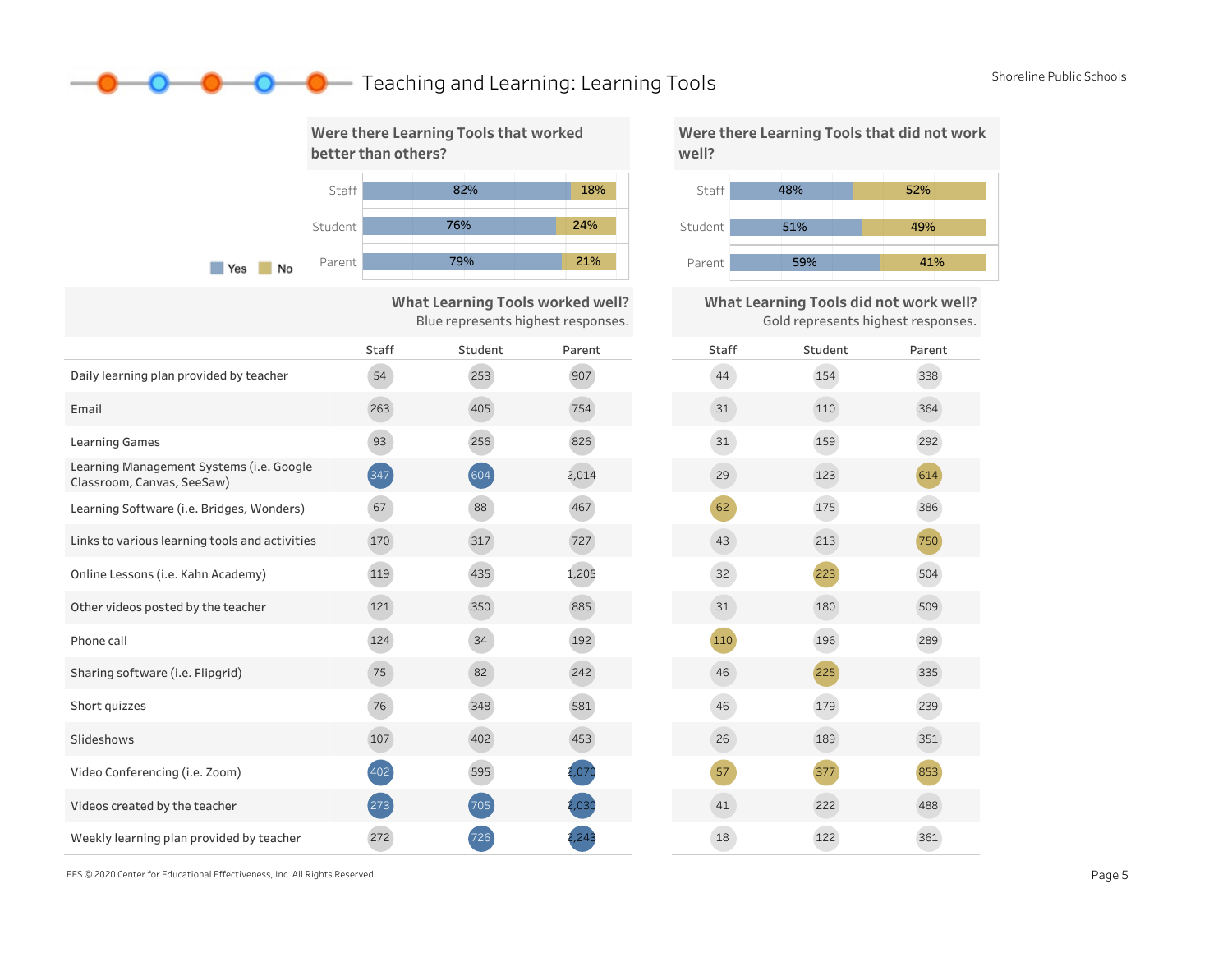# **O** Teaching and Learning Shoreline Public Schools

Did our parents receive the information they needed to support student learning?



### How effective was our instruction around learning targets?

| I understood the learning<br>goals for my child's<br>lessons | Parent | 17% | 26% | 30% | 15%<br>13% |
|--------------------------------------------------------------|--------|-----|-----|-----|------------|
|                                                              |        |     |     |     |            |
| I focused on the essential                                   |        |     |     |     |            |
| standards and learning<br>targets from each unit of          | Staff  |     | 49% | 35% | 11%        |
| instruction                                                  |        |     |     |     |            |

Did our parents access teaching videos to support their child's learning







|           | What were students' perceptions about the amount of school work |
|-----------|-----------------------------------------------------------------|
| assigned? |                                                                 |

| I had an appropriate<br>amount of school work           | Student | 31% |     | 32% |     | 23% |     | 8%  |
|---------------------------------------------------------|---------|-----|-----|-----|-----|-----|-----|-----|
| My child had an<br>appropriate amount of<br>school work | Parent  | 19% | 27% |     | 29% |     | 14% | 11% |

Almost Always True Sometimes True Almost Never True Often True Seldom True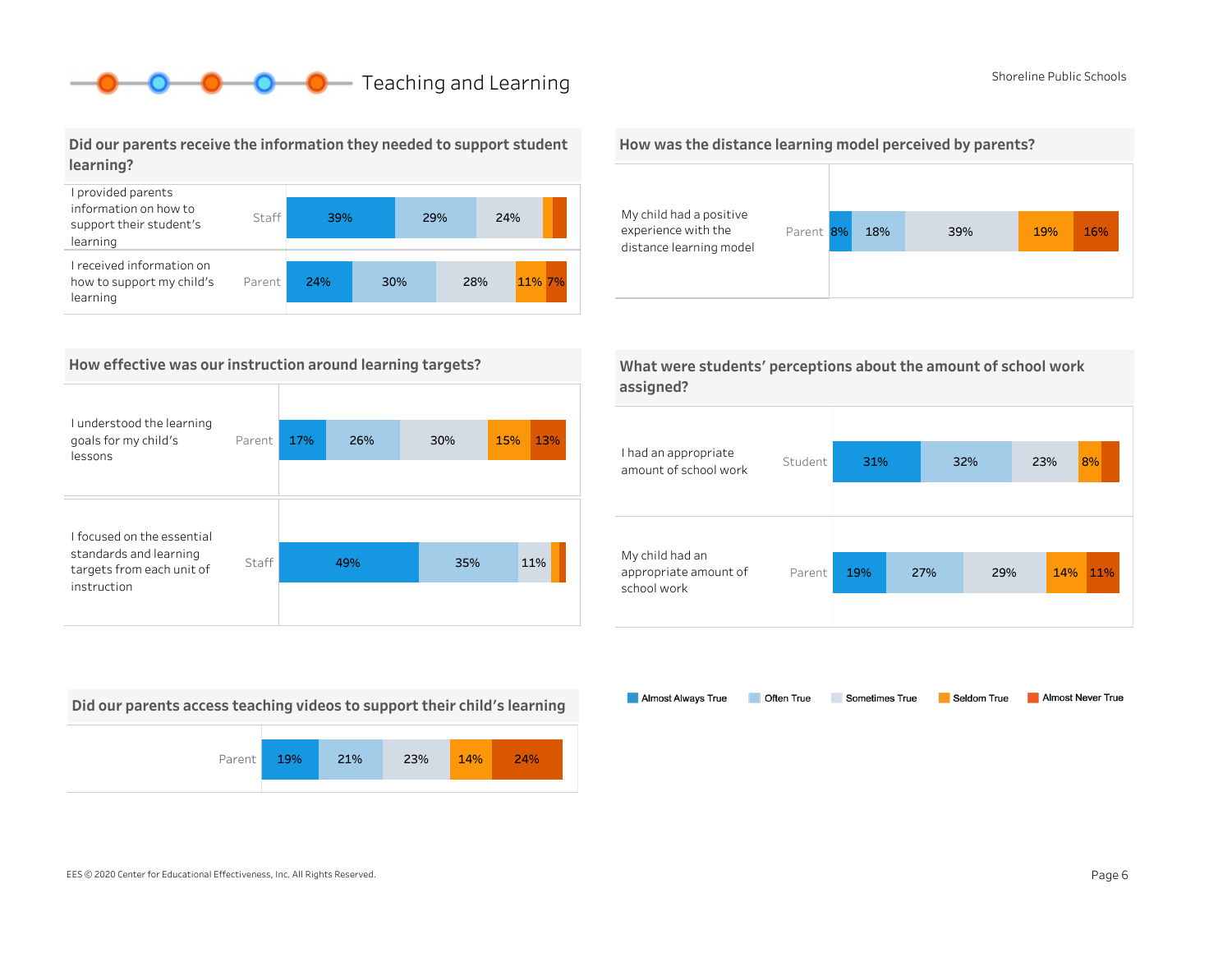# Scheduling and Staffing Shoreline Public Schools Shoreline Public Schools

If not all students are able to attend school during the initial reopening, what criteria should be used to select students for in-person learning?

|                              |          | Ranked<br>1st | Ranked<br>2nd | Ranked<br>3rd          | Ranked<br>4th |
|------------------------------|----------|---------------|---------------|------------------------|---------------|
| Age                          | Staff    | 29%           | 33%           | 19%                    | 11%           |
|                              | District | 26%           | 31%           | 11%                    | 6%            |
|                              | Student  | 17%           | 19%           | 21%                    | 22%           |
|                              | Parent   | 25%           | 23%           | 21%                    | 17%           |
| <b>Instructional Content</b> | Staff    | 7%            | 22%           | 48%                    | 18%           |
|                              | District | 3%            | 17%           | 50%                    | 8%            |
|                              | Student  | 14%           | 26%           | 27%                    | 12%           |
|                              | Parent   | 11%           | 26%           | 36%                    | 14%           |
| <b>Student Need</b>          | Staff    | 55%           | 28%           | 9%                     | 3%            |
|                              | District | 47%           | 23%           | 5%                     | 7%            |
|                              | Student  | 37%           | 23%           | 15%                    | 7%            |
|                              | Parent   | 41%           | 26%           | 15%                    | 5%            |
| Choice / Volunteers          | Staff    | 5%            | 12%           | 18%                    | 61%           |
|                              | District | 5%            | 10%           | 11%                    | 58%           |
|                              | Student  | 12%           | 12%           | 18%                    | 38%           |
|                              | Parent   | 11%           | 11%           | 14%                    | 50%           |
|                              |          |               | 0%            | Percent of Respondents | 100%          |



Whose ability to return to work is dependent on their child attending school full-time?



Who has issues with childcare if an alternative schedule is implemented at the beginning of the year (such as AM only, alternate days)?

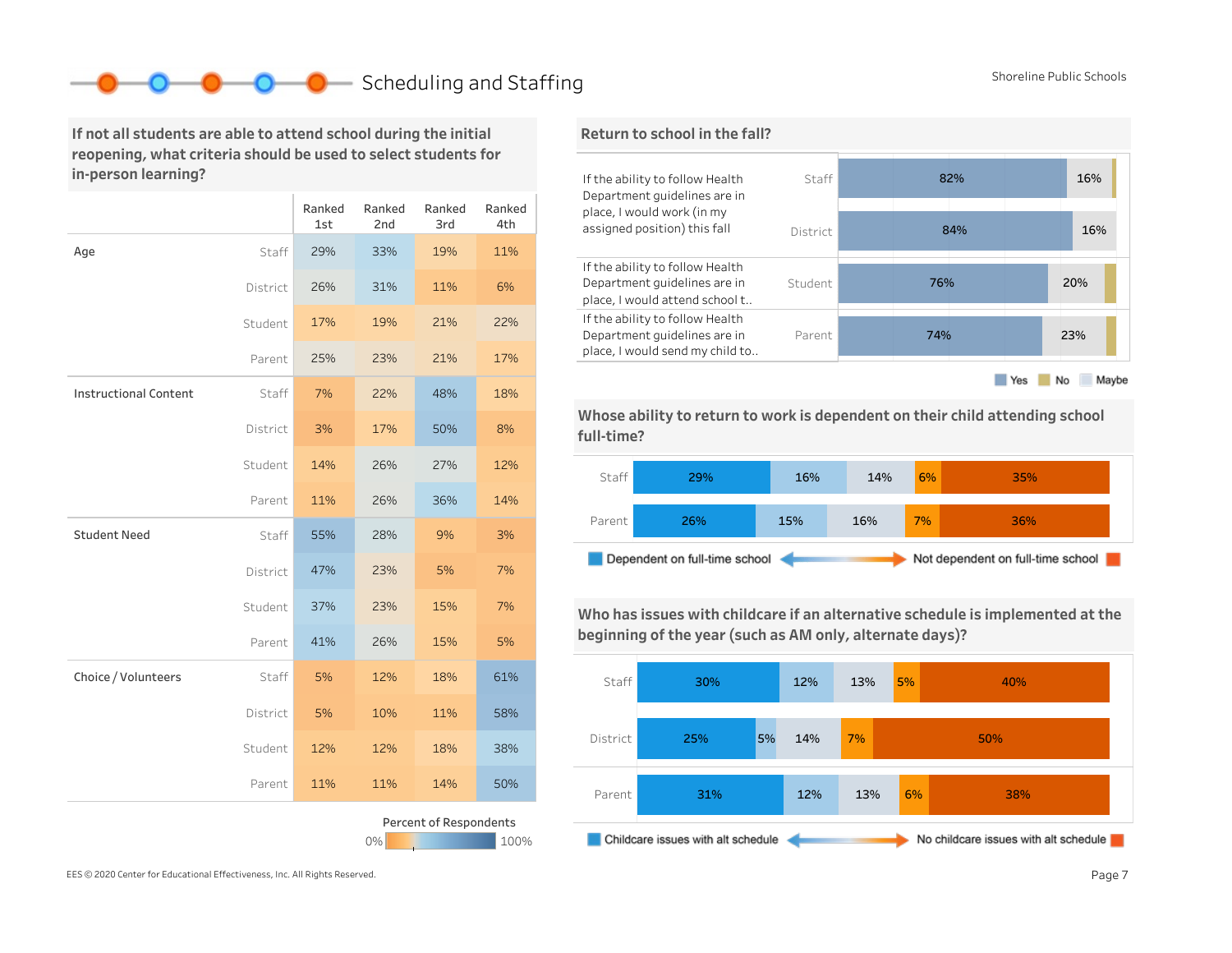**O** O Transportation and Food Service Shoreline Public Schools



### What was the school meal experience like for students and parents?

Yes No N/A

#### What percentage of students can get to school without busing?

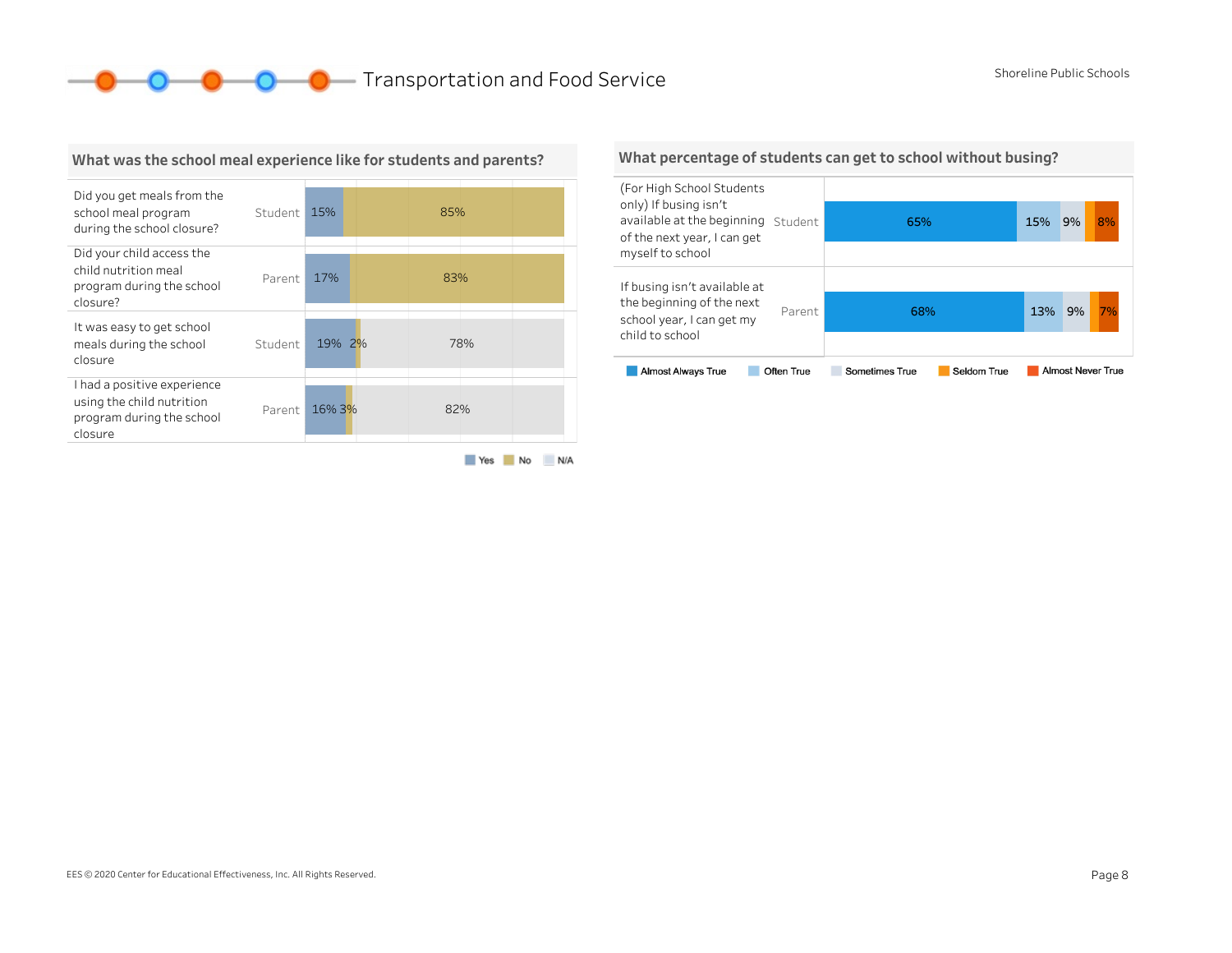### Shoreline Public School Questions Shoreline Public Schools Shoreline Public Schools

Do you anticipate your child will need food service support (free/reduced cost meals, weekend food packs)?



Was it easy for you to find your child's assignments?



Are you receiving communication from the school in a language that you understand?



How do you prefer to receive communication from your school or district for general information?

|        | Phone Call | Email | Text<br>Message | US Mail | Social<br>Media | Other |
|--------|------------|-------|-----------------|---------|-----------------|-------|
| Parent |            | 3.88. | 32S             | 19      | 12              | 4     |

How do you prefer to receive communication from your school or district for class assignments?

|        | Phone Call | Email | Text Mess US Mail Social Me |    |    | Other |
|--------|------------|-------|-----------------------------|----|----|-------|
| Parent | 44         |       | 211                         | 33 | 16 |       |

If we have home learning in some form in the fall, what would help students be successful? Blue represents highest responses.





If your child received intervention services, how well did those interventions work to support your child's learning?



year?

How well prepared do you feel students are academically for next school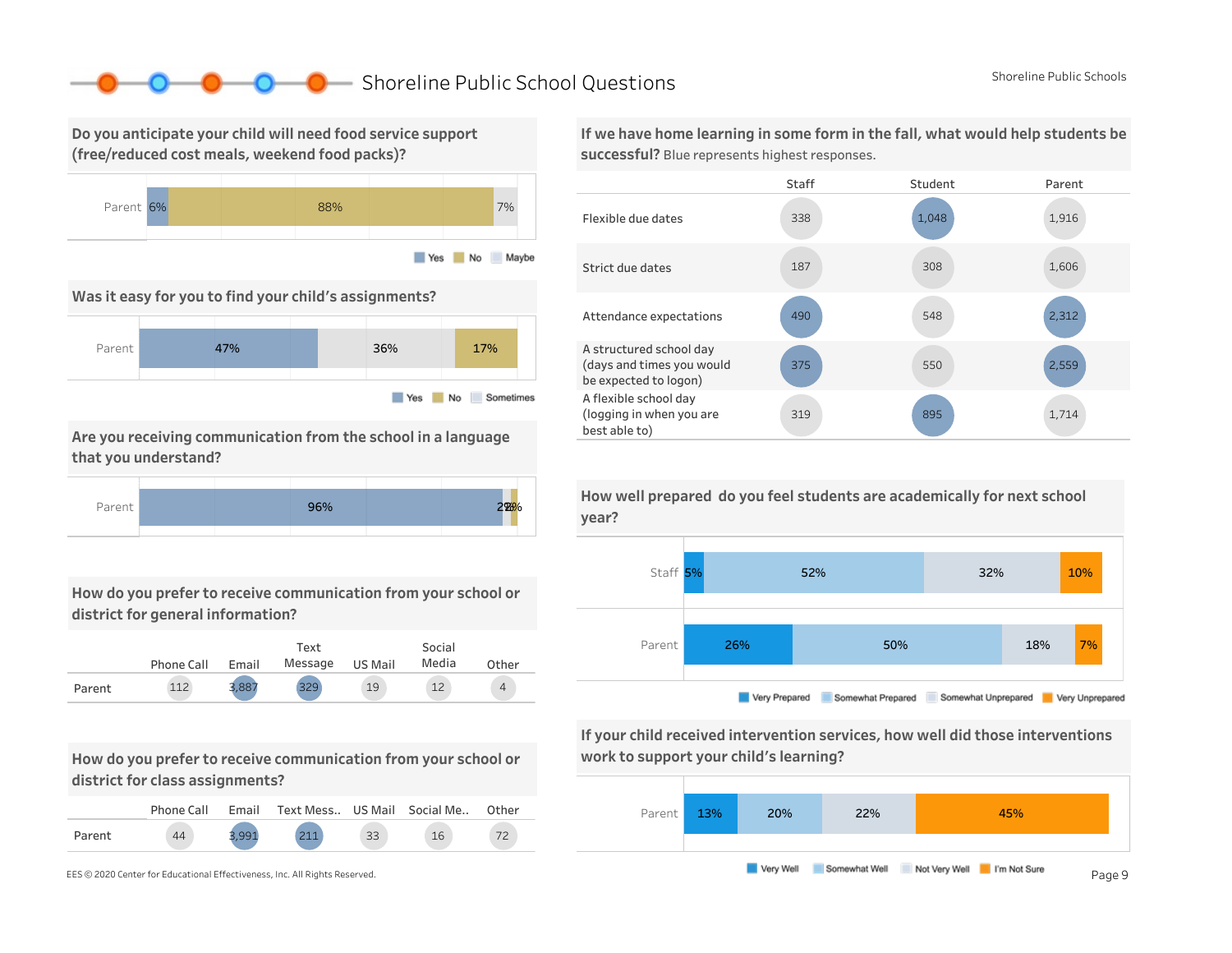### **O** Access and Engagement: Virtual Meetings Shoreline Public Schools



## What happened if a student missed a virtual meeting?



Frequency of Virtual Class/Group by Responses Blue represents highest responses.

How did virtual meetings address social emotional learning?

| Almost Always True<br>Often True                         |         | Sometimes True |     | Seldom True |     | Almost Never True |
|----------------------------------------------------------|---------|----------------|-----|-------------|-----|-------------------|
| Virtual contacts help me<br>feel connected to my stud    | Staff   | 40%            |     | 23%         | 30% |                   |
| Virtual contacts help me<br>feel connected to my teac    | Student |                | 65% |             | 13% | 22%               |
| Virtual contacts helped my<br>child feel connected to th | Parent  |                | 72% |             | 9%  | 19%               |
| Virtual contacts help me<br>feel connected to my stud    | Parent  |                | 54% |             | 24% | 22%               |
|                                                          |         |                |     |             | Yes | N/A<br>No         |

#### Staff Student Parent Lessthanonceaweek 1-2times/week 3-4 times/week Everyday 17 66 137 408 1,312 66 207 912 569 17 91 358 139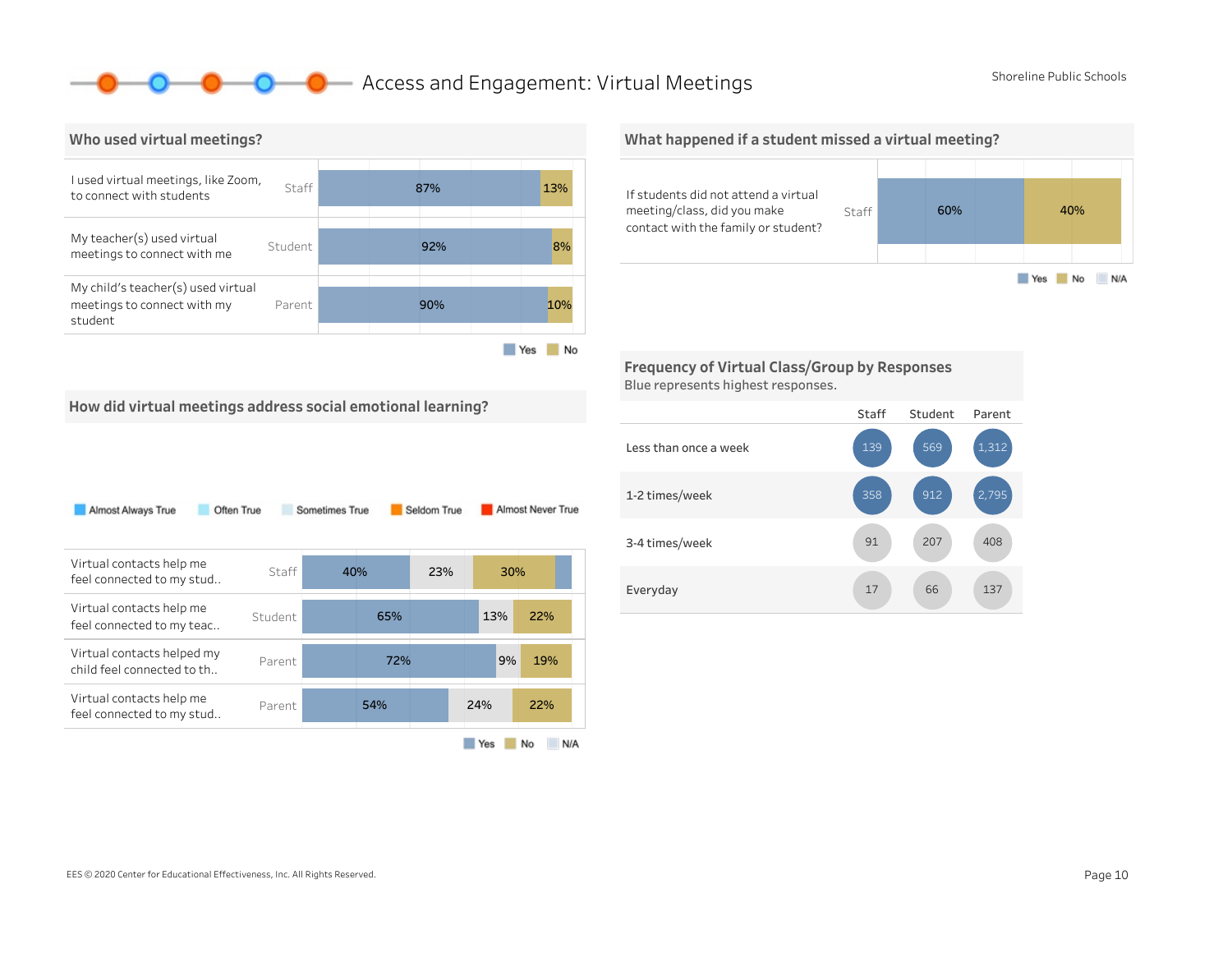# **O** O Access and Engagement Shoreline Public Schools Shoreline Public Schools





### Who accessed the district's COVID-19 online resources?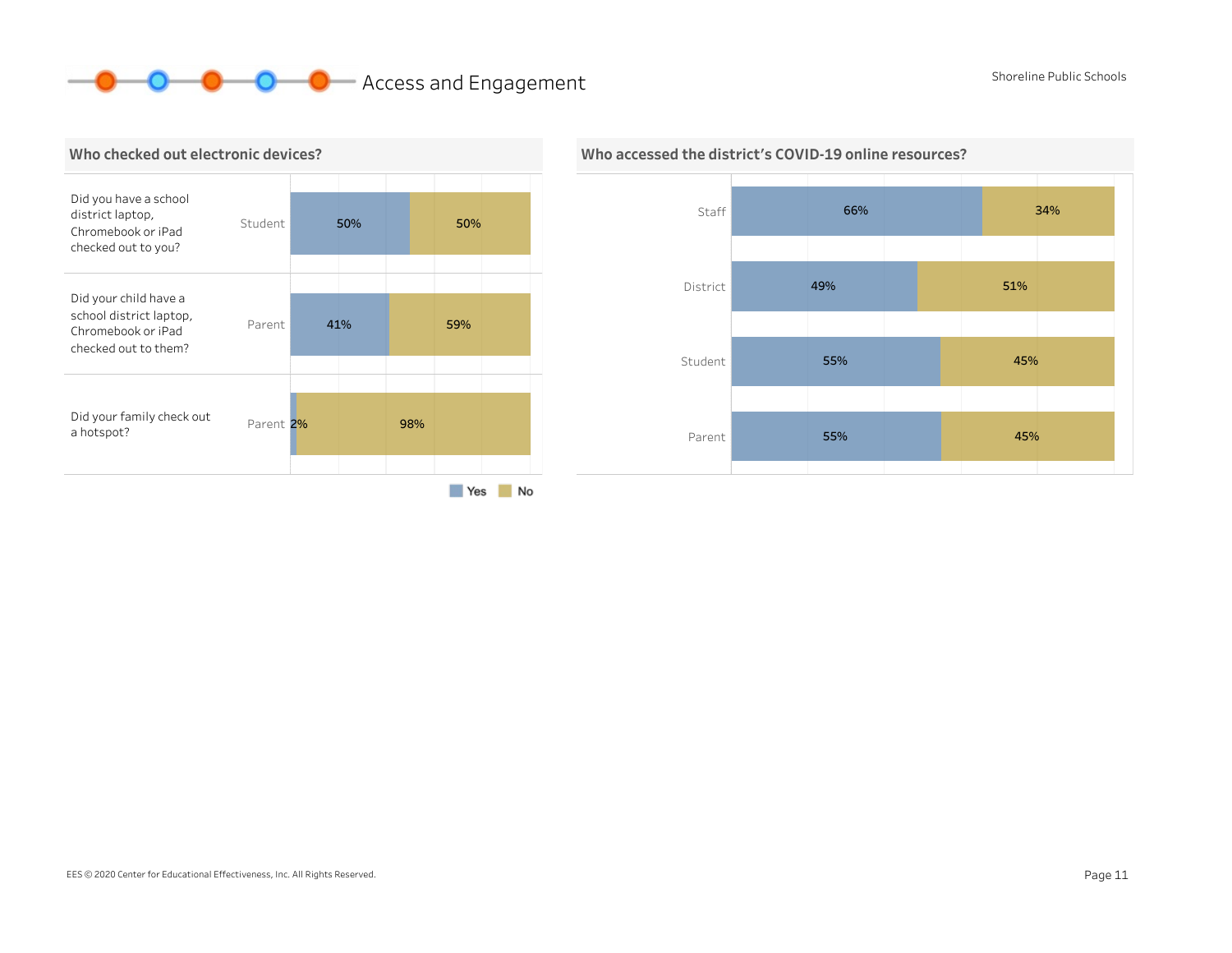#### **O** Staff Demographics Shoreline Public Schools Shoreline Public Schools  $\bullet$  -O-



| Level                        |  |  |
|------------------------------|--|--|
| Elementary   393 (53.7%)     |  |  |
| High School   168 (23.0%)    |  |  |
| MS or Jr. High   111 (15.2%) |  |  |
| Early Learning   40 (5.5%)   |  |  |
| Other   11 (1.5%)            |  |  |
| $K-12$   9 (1.2%)            |  |  |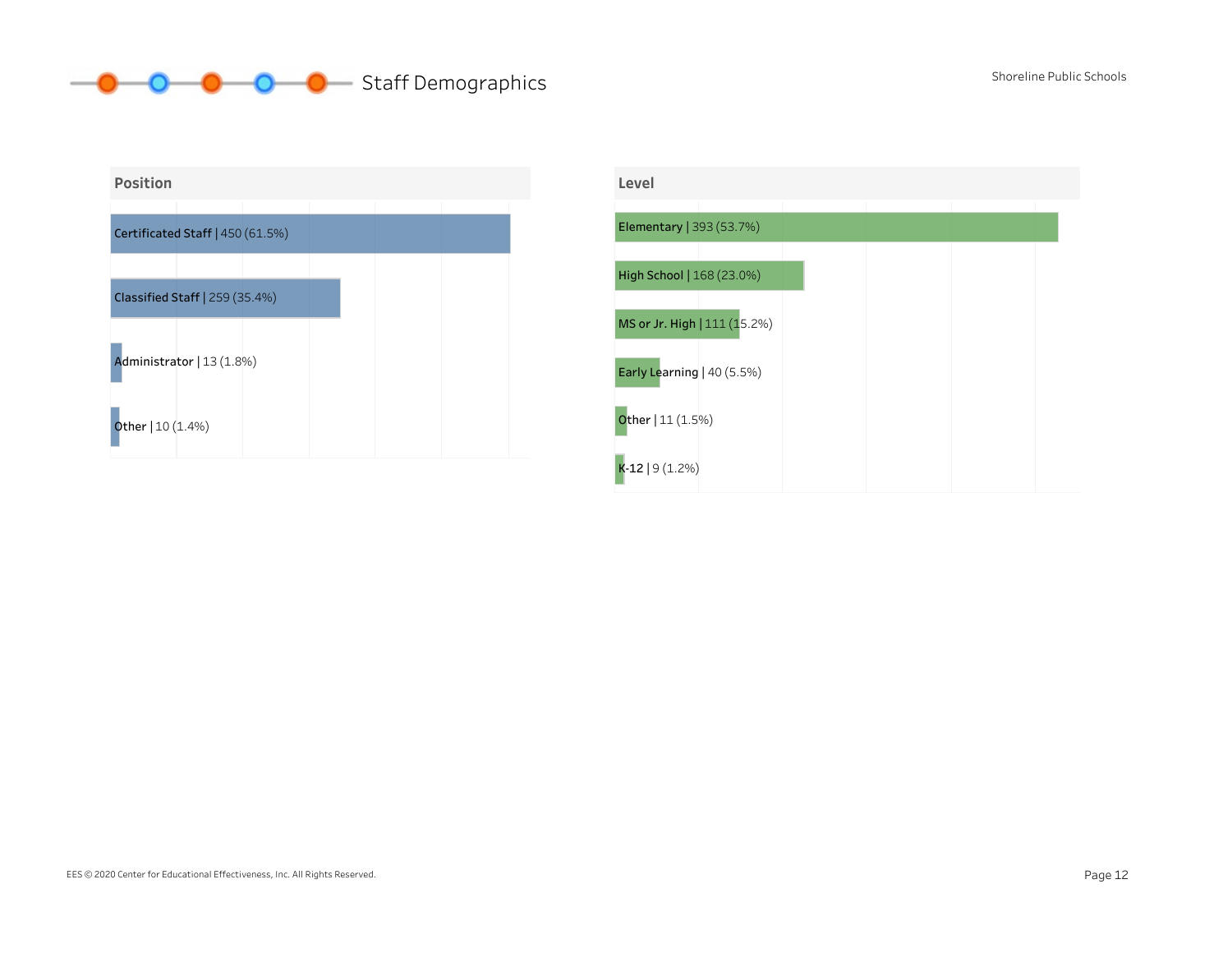# O Student Demographics Shoreline Public Schools Shoreline Public Schools

| What grade will you be in this fall? |
|--------------------------------------|
| 8th Grade   244 (13.8%)              |
| 11th Grade   214 (12.1%)             |
| 6th Grade   213 (12.1%)              |
| 7th Grade   201 (11.4%)              |
| 10th Grade   197 (11.2%)             |
| 9th Grade   190 (10.8%)              |
| <b>5th Grade   186 (10.5%)</b>       |
| 12th Grade   174 (9.9%)              |
| 4th Grade   79 (4.5%)                |
| <b>2nd Grade</b> $  25 (1.4%)$       |
| 3rd Grade $ 22(1.2%)$                |
| <b>1st Grade</b>   15 (0.8%)         |
| Kindergarten $(4 (0.2%)$             |
| Preschool $(1(0.1\%)$                |

| <b>Ethnicity</b> |  |
|------------------|--|
|------------------|--|

| White   913 (51.6%)                   |  |
|---------------------------------------|--|
| Asian   274 (15.5%)                   |  |
| Two or more races   268 (15.1%)       |  |
| Choose not to participate   91 (5.1%) |  |
| Hisp/Lat of any race $  84 (4.7%)$    |  |
| Blk / Afr American   83 $(4.7%)$      |  |
| <b>Other</b>   28 (1.6%)              |  |
| Am Indian/AK Native $ 17(1.0\%)$      |  |
| Pac Isl / Native HI   12 (0.7%)       |  |



### What is your primary home language?

| English   1,522 (85.9%)     |  |
|-----------------------------|--|
| Other   77 (4.3%)           |  |
| Spanish   58 (3.3%)         |  |
| <b>Chinese</b>   $41(2.3%)$ |  |
| Korean   27 (1.5%)          |  |
| Tigrinya   $14(0.8%)$       |  |
| Vietnamese   $14(0.8%)$     |  |
| Amharic   11 (0.6%)         |  |
| Tagalog   7 (0.4%)          |  |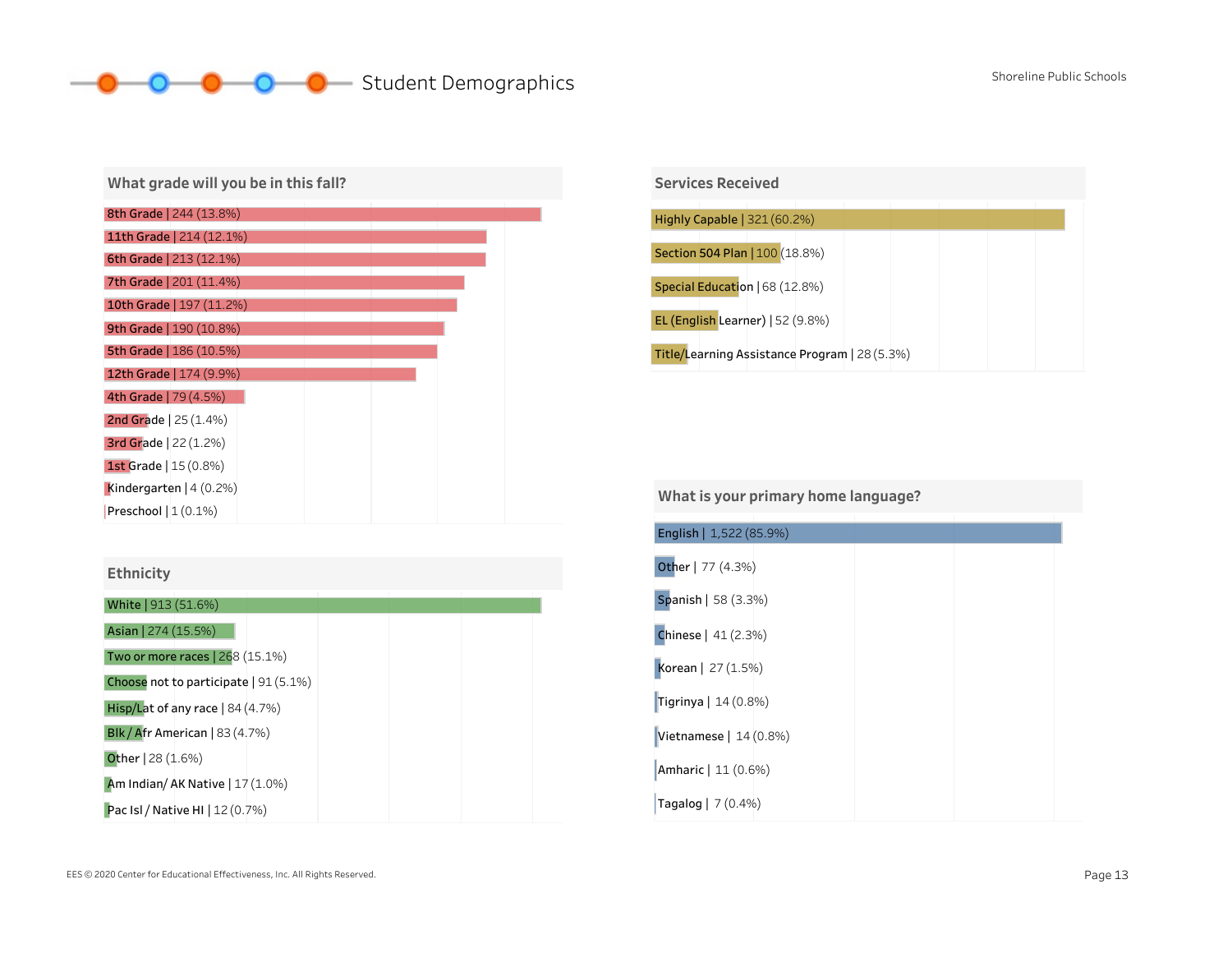# **O** Parent Demographics Shoreline Public Schools Shoreline Public Schools

| What grade will your child be in this fall? |
|---------------------------------------------|
| 3rd Grade   563 (11.7%)                     |
| <b>1st Grade   550 (11.4%)</b>              |
| 4th Grade   525 (10.9%)                     |
| <b>2nd Grade   510 (10.6%)</b>              |
| 8th Grade   488 (10.2%)                     |
| 6th Grade   463 (9.6%)                      |
| 5th Grade   460 (9.6%)                      |
| <b>10th Grade   429 (8.9%)</b>              |
| 11th Grade   422 (8.8%)                     |
| 9th Grade   419 (8.7%)                      |
| 7th Grade   411 (8.6%)                      |
| Kindergarten   385 $(8.0\%)$                |
| 12th Grade   342 (7.1%)                     |
| Preschool   183 (3.8%)                      |

### Ethnicity

| White   2,924 (60.8%)                  |
|----------------------------------------|
| Two or more races   632 (13.2%)        |
| Asian   441 (9.2%)                     |
| Choose not to participate   333 (6.9%) |
| Hisp/Lat of any race $ 217(4.5%)$      |
| <b>Blk</b> / Afr American   140 (2.9%) |
| Other $  56 (1.2%)$                    |
| Pac Isl / Native HI   33 (0.7%)        |
| Am Indian/ AK Native   30 (0.6%)       |

| <b>Services Received</b>                        |
|-------------------------------------------------|
|                                                 |
| Highly Capable   762 (46.27%)                   |
|                                                 |
| Special Education   463 (28.11%)                |
|                                                 |
| Section 504 Plan   318 (19.31%)                 |
| EL (English Learner)   130 (7.89%)              |
|                                                 |
| Title/Learning Assistance Program   128 (7.77%) |

### What is your primary home language?

| English   4,391 (91.3%)      |  |  |
|------------------------------|--|--|
| Other   122 (2.5%)           |  |  |
| Spanish   112 (2.3%)         |  |  |
| Chinese   73 (1.5%)          |  |  |
| Amharic   32 (0.7%)          |  |  |
| Tigrinya $ 30(0.6%)$         |  |  |
| Korean $ 26(0.5%)$           |  |  |
| <b>Tagalog</b> $  12 (0.2%)$ |  |  |
| Vietnamese $ 12(0.2%)$       |  |  |

### 6ormoreStudents|2(0.0%) 2 Students | 2,148 (44.6%) 1 Student | 2,017 (41.9%) 3Students|534(11.1%) **4 Students** | 90 (1.9%) **5 Students** 25 (0.5%) **Students in Household**

EES © 2020 Center for Educational Effectiveness, Inc. All Rights Reserved. **Page 14** and the state of the state of the state of the state of the state of the state of the state of the state of the state of the state of the